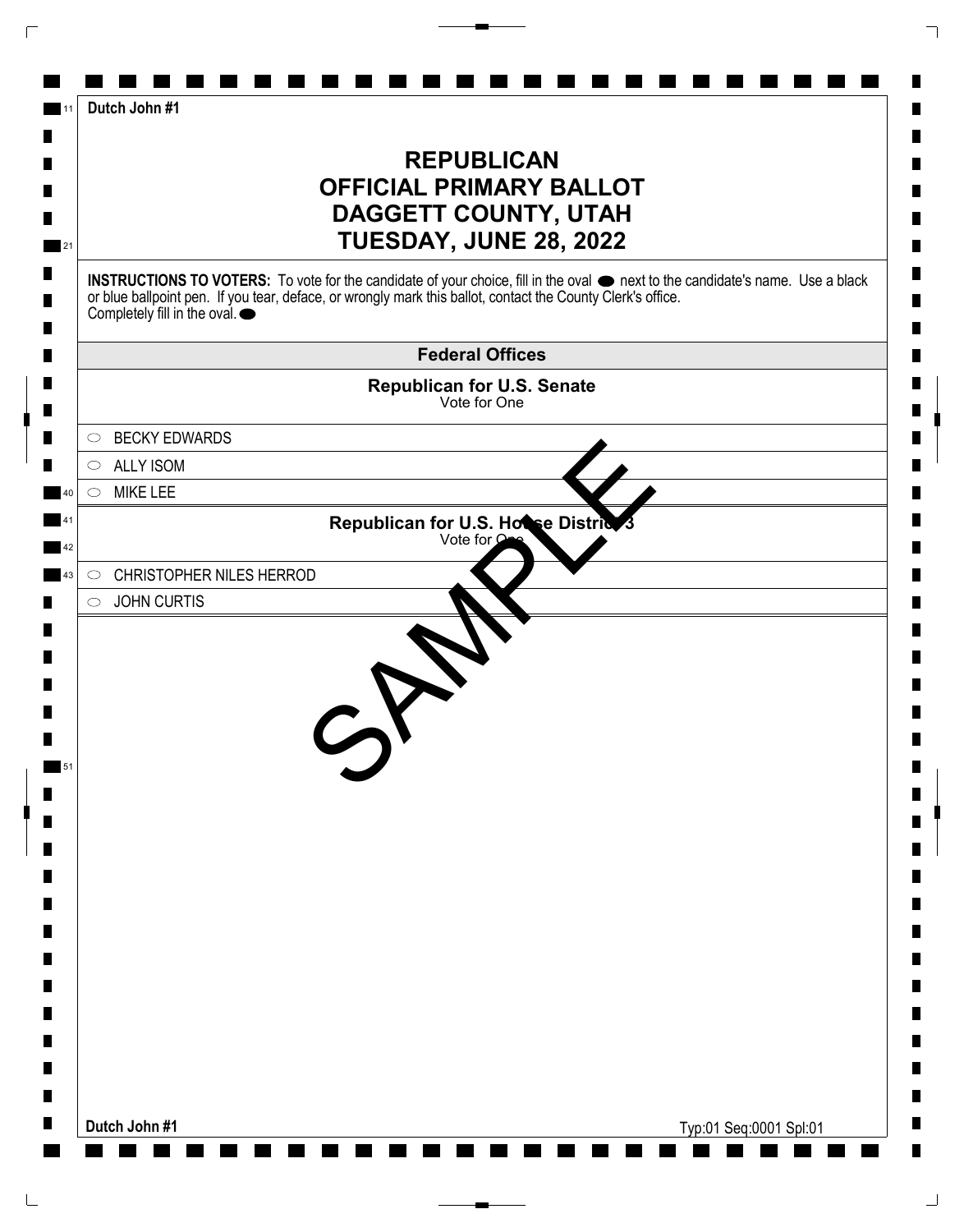| Manila #2                                                                                                                                                                                                                                                                                       |
|-------------------------------------------------------------------------------------------------------------------------------------------------------------------------------------------------------------------------------------------------------------------------------------------------|
| <b>REPUBLICAN</b><br><b>OFFICIAL PRIMARY BALLOT</b><br><b>DAGGETT COUNTY, UTAH</b><br>TUESDAY, JUNE 28, 2022                                                                                                                                                                                    |
| INSTRUCTIONS TO VOTERS: To vote for the candidate of your choice, fill in the oval $\bullet$ next to the candidate's name. Use a black<br>or blue ballpoint pen. If you tear, deface, or wrongly mark this ballot, contact the County Clerk's office.<br>Completely fill in the oval. $\bullet$ |
| <b>Federal Offices</b>                                                                                                                                                                                                                                                                          |
| Republican for U.S. Senate<br>Vote for One                                                                                                                                                                                                                                                      |
| <b>BECKY EDWARDS</b><br>$\circ$                                                                                                                                                                                                                                                                 |
| <b>ALLY ISOM</b><br>$\circ$                                                                                                                                                                                                                                                                     |
| <b>MIKE LEE</b><br>$\circ$                                                                                                                                                                                                                                                                      |
| Republican for U.S. House District<br>Vote for $\Omega$                                                                                                                                                                                                                                         |
| <b>CHRISTOPHER NILES HERROD</b><br>$\circ$                                                                                                                                                                                                                                                      |
| <b>JOHN CURTIS</b><br>$\circ$                                                                                                                                                                                                                                                                   |
|                                                                                                                                                                                                                                                                                                 |